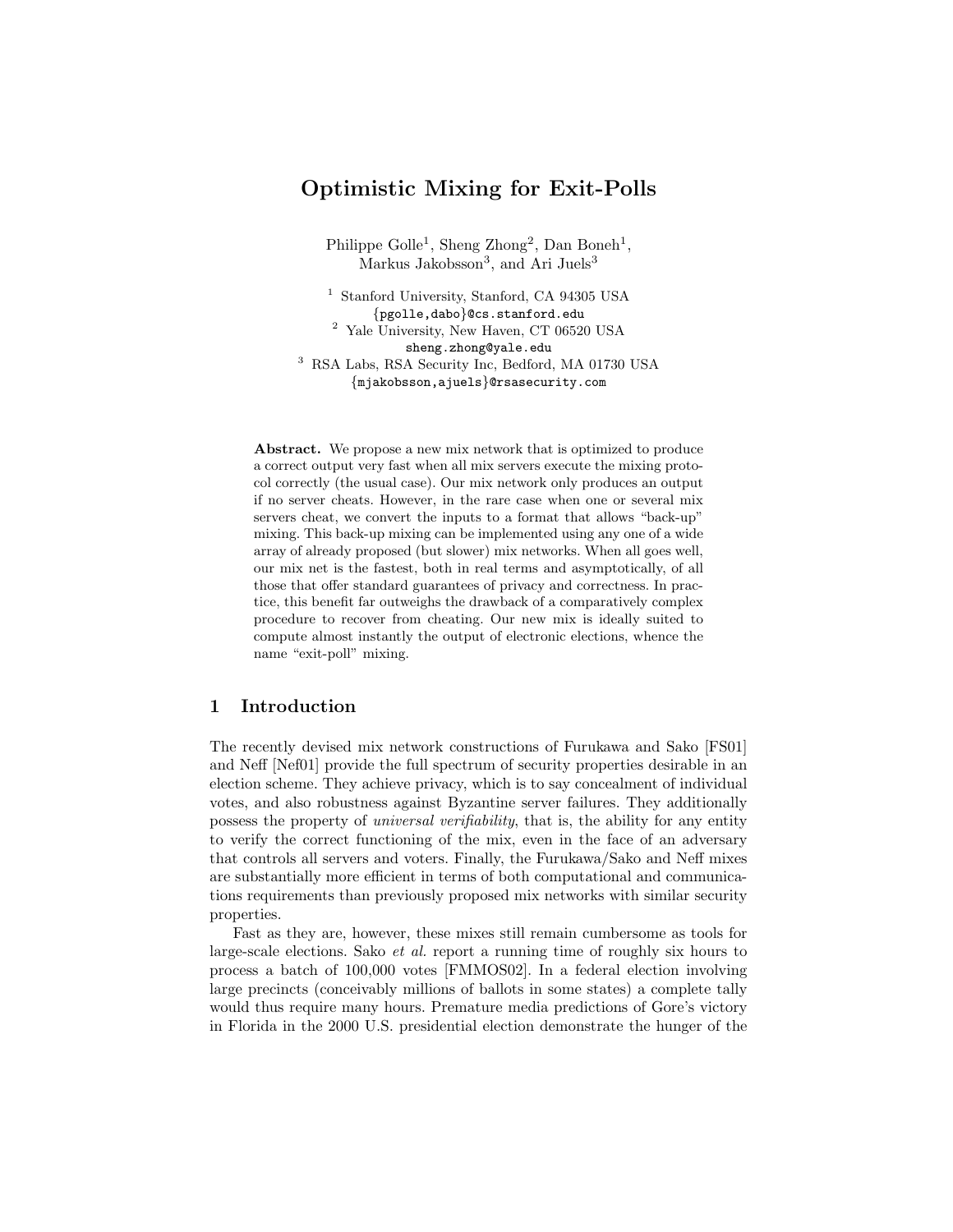electorate for timely information, and also the mischief that can be wrought in its absence. There is clearly a political and social need for faster tallying mechanisms than Furukawa/Sako and Neff alone can provide.

We describe here a mix network that is tailored for election systems, but with a substantial speedup over Furukawa/Sako and Neff. In settings like that described by Sako et al., for example, we estimate that our construction is capable of yielding a six-to-eight times speedup. We achieve this improvement by taking an "optimistic" or "fast-track" [GRR98] approach. In particular, we identify functionality in Furukawa/Sako and Neff that is not needed in the likely case that mix servers behave correctly and that most ballots are well formed. In the optimistic case, we show how to dispense with the costly property of robustness against Byzantine server failures. We also provide a form of universal verifiability that is somewhat weaker than the standard definition, but less costly, and adequate for nearly all types of elections, as we explain.

We refer to our proposal as an *exit-poll* mix network, by analogy with the "exit polls" used to provide fast predictions of election outcomes. If servers behave correctly, our exit-poll mix yields a correct election tally very rapidly. We expect this to be by far the most common case. If server cheating occurs, our mix identifies misbehaving servers. The privacy of all votes remains protected (given a majority of honest servers), but our mix does not produce an output. In such cases, our exit-poll scheme permits seamless fallback to a more heavyweight mix (like Furukawa/Sako or Neff) which can take over, complete the mixing and produce an output. Such heavyweight mixes can also be employed to achieve supplemental, after-the-fact certification of an election tally achieved with our mix.

Our exit-poll mix is a general ciphertext-to-plaintext scheme. While it is designed particularly for use in election schemes, we note that it can be employed in many of the other applications for which such mix networks are useful. Examples include anonymous e-mail [Cha80] and bulletin boards, anonymous payment systems [JM98] as well as anonymized Web browsing [GGMM97].

The rest of the paper is organized as follows. We review related work in section 2. In section 3, we describe ElGamal re-encryption mix networks. We present the high-level design of our new mix network in section 4, and give a detailed description of the protocol in section 5. In section 6, we prove the properties of our mix net. We conclude in section 7.

### 2 Related Work

Chaum proposed the first mix network, a decryption mix, in [Cha80]. In Chaum's construction, users encrypt their inputs with the public-key of each mix server, starting with the last and ending with the first mix server in the net. Each mix server removes one layer of encryption, until the plaintexts are output by the last server. The weakness of this approach is that the mixing can not proceed if a single server is unavailable. To achieve robustness against server failures, [PIK93] introduced a new type of mix, re-encryption mix nets, in which the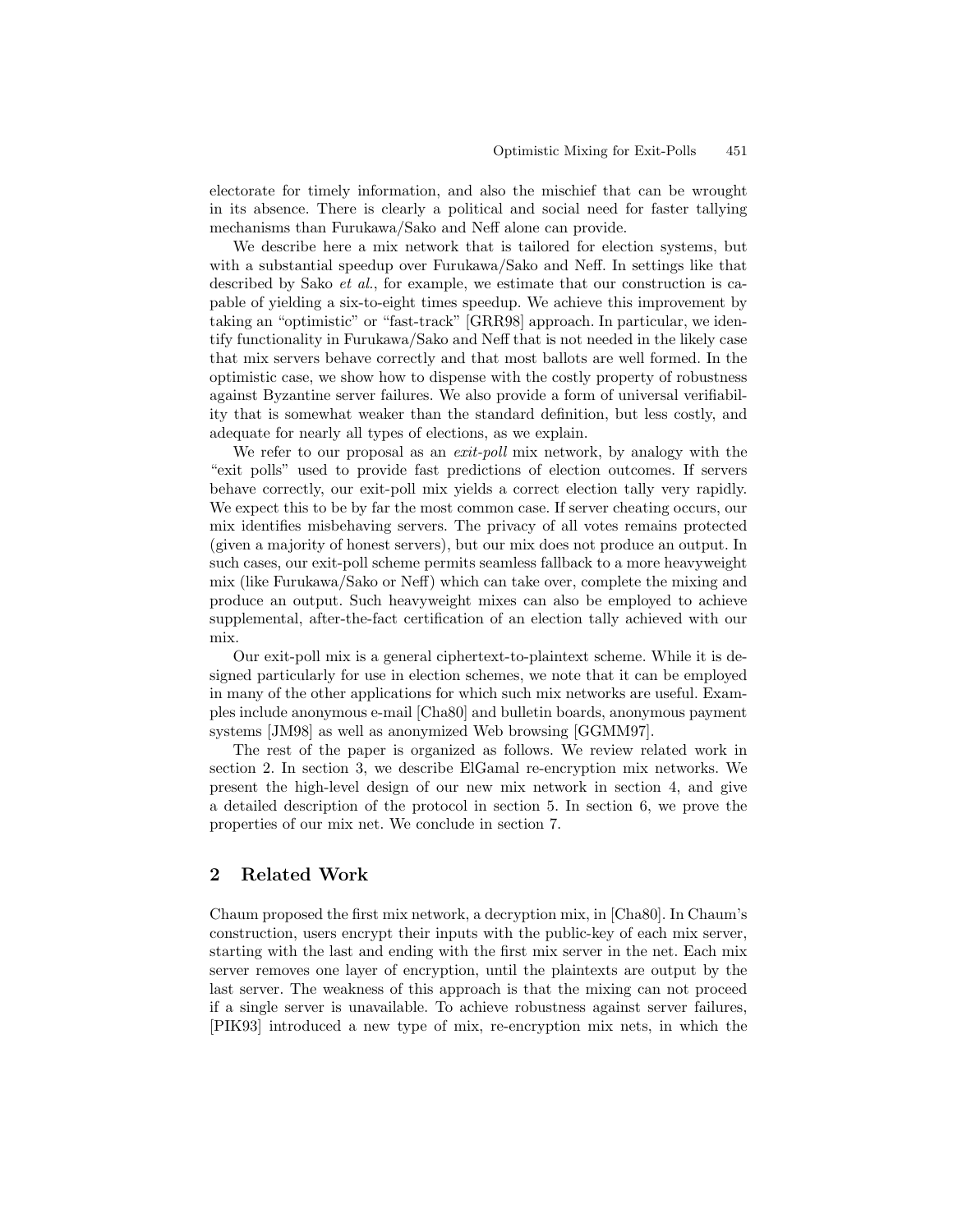#### 452 P. Golle, S. Zhong, D. Boneh, M. Jakobsson, and A. Juels

mixing and decryption phases are separated (see section 3). The particular reencryption mix of [PIK93] was shown insecure in [PP89,Pfi94], but was later fixed by [OKST97].

The main difficulty of re-encryption mixes is to design computationally efficient ways for mix servers to prove that they mixed and re-encrypted their inputs correctly in the mixing phase. The first techniques were based on costly general purpose cut-and-choose zero-knowledge proofs [SK95,OKST97,Abe98]. Millimix [JJ99] and MIP-2 [Abe99,AH01] are based on more efficient zero-knowledge proofs specifically designed to prove that an output is a re-encryption of one of two inputs.

The most efficient schemes to date that offer the full spectrum of security properties are those of Furukawa and Sako [FS01] and Neff [Nef01]. The table in figure 1 compares the real cost of mixing  $n$  items (in terms of the number of exponentiations required) with different mixing schemes (the numbers are taken from the respective papers). The column indicating the cost of proof and verification is in bold, because that is typically by far the most expensive step, and it is the step that we are optimizing. The cost of re-encryption is higher in our scheme than in others, but the difference pales in comparison with our savings in the proof and verification step. Furthermore, the re-encryption exponentiations can be pre-computed. The table also indicates whether each mixing scheme can take advantage of the speed-up techniques proposed in  $[Jak99]$ <sup>4</sup> for multiple exponentiations with respect to a fixed base. These techniques, based on addition chains, reduce the equivalent cost of one exponentiation to approximately 10 multiplications for reasonable sizes of batches (see [Jak99] for more details). This amounts to a very significant speed-up. Our scheme is not only the fastest, but also the only one that can fully take advantage of addition chains in this sense.

| Scheme                                    | $Re-$     | Proof and                                 | Decrypt    | Addition chain |
|-------------------------------------------|-----------|-------------------------------------------|------------|----------------|
|                                           | encrypt   | verification                              |            | speed-up?      |
| Cut and choose <sup>5</sup> [SK95,OKST97] | 2n        | 642nk                                     | $(2+4k)n$  | $\mathbf{n}$   |
| Pairwise permutation [Abe99, JJ99]        | 2n        | $\lfloor 7n \log n(2k-1) \rfloor (2+4k)n$ |            | partially      |
| Matrix representation [FS01]              | 2n        | $18n(2k-1)$                               | $(2+4k)n$  | partially      |
| Polynomial scheme [Nef01]                 | 2n        | $8n(2k-1)$                                | $(2+4k)n$  | partially      |
| Exit-poll mixing [this paper]             | <i>6n</i> | $6+12k$                                   | $(5+10k)n$ | yes            |

Fig. 1. Optimistic cost per server (for a total of k servers) of mixing n items with different mix schemes, measured in number of exponentiations. Note that our proof and verification costs do not depend on n. The table also indicates whether addition chains can be used to pre-compute exponentiations. "Partially" indicates that addition chains can be used only in the mixing phase but not to prove correctness.

<sup>&</sup>lt;sup>4</sup> Other aspects of that proposal were later found flawed, and corrected, in [MK00]. The exposed vulnerabilities do not affect the soundness of the speed-up techniques.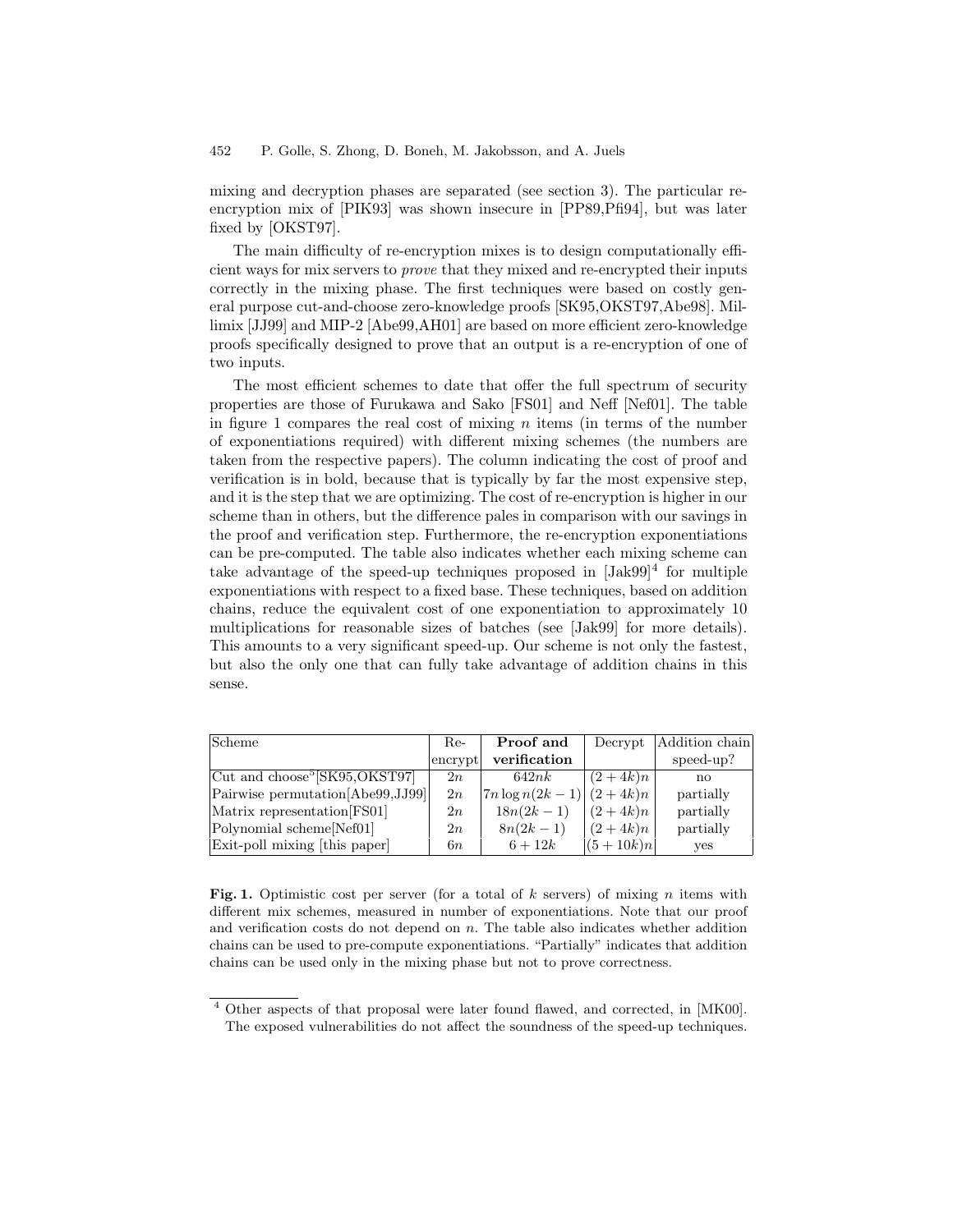An attractive alternative to mix networks is homomorphic encryption, in particular the Paillier scheme [Pai99]. Election schemes based on homomorphic encryption require a good deal of computation for verification of correct ballot formation, but very little for tallying. In practice, therefore, they can be much faster than mix-based election schemes. Until recently, an objection to homomorphic schemes has been their inability to accommodate write-in votes, an unavoidable requirement in the election systems of many jurisdictions. Kiayias and Yung have recently devised a simple scheme that circumvents this difficulty [KY02]. In brief, the idea is to permit each ballot to contain either a standard vote or a write-in vote, and to set aside write-in votes for separate processing via a mix network (in the unlikely case that this is needed).

It is our belief that mix networks will nonetheless remain an essential tool in electronic voting, as they still provide features that homomorphic schemes cannot. Vote-buying and coercion are serious threats in any election, but potentially much more problematic in Internet-based elections, given the anonymizing mechanisms available on the Internet and its reach across many jurisdictions. Schemes based on mix networks offer ways of minimizing these threats [HS00], while homomorphic schemes do not. A second advantage of mix networks is their flexibility with regard to key distribution. To distribute shares in the Paillier system without use of a trusted third party requires expensive joint RSA key-generation protocols (e.g., [BF97]), and distribution of a fresh RSA modulus for every election involving a different distribution of trust. Mix-based schemes can be based on discrete-log cryptosystems, with simpler and more generalizable keying mechanisms. With this in mind, we propose a new mix network which offers a significant efficiency improvement over existing constructions.

# 3 ElGamal Re-encryption Mix Network

In this section, we describe the basic operation of a plain-vanilla re-encryption mix network based on the ElGamal cryptosystem. It will serve as a basis for our main construction described in section 4 and 5. The operation of a mix network can be divided into the following steps:

- 1. Setup phase. In the setup phase, the mix servers jointly generate the public and private parameters of an ElGamal cryptosystem. The private key is shared in a  $(t, n)$ -threshold verifiable secret sharing scheme among all mix servers, while the public parameters are published.
- 2. Submission of inputs. All users submit their inputs to the mix encrypted with the public parameters generated in the setup phase.
- 3. Mixing phase. Each mix server in turn mixes and re-randomizes the batch of ciphertexts submitted to the mix.

<sup>5</sup> We note that these proposals have computational costs quadratic in the number of servers, due to the use of interactive proofs. However, if non-interactive proofs are employed – as in subsequent papers – this is brought down to a linear cost. The computational cost we use in the table assumes that this enhancement is performed.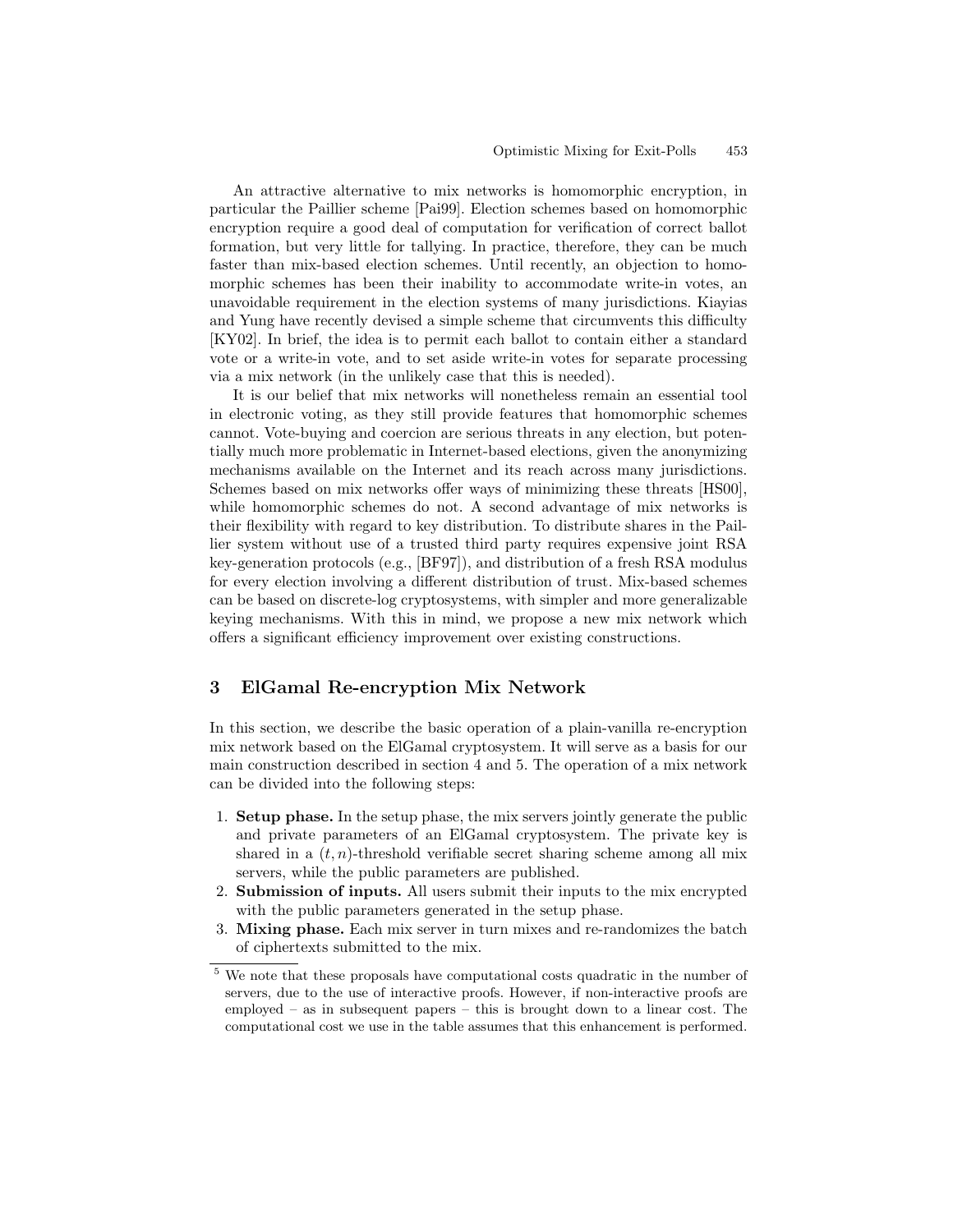- 454 P. Golle, S. Zhong, D. Boneh, M. Jakobsson, and A. Juels
- 4. Decryption phase. After the mixing is done, all output ciphertexts are decrypted by a quorum of mix servers.

We start with a description of the ElGamal cryptosystem, and discuss in particular how to re-randomize ciphertexts in the mixing phase. We then explain how to jointly generate the parameters for an ElGamal cryptosystem in the setup phase, and how the quorum decryption works in the decryption phase.

### 3.1 ElGamal Cryptosystem

ElGamal is a randomized public-key encryption scheme. Let  $P$  and  $Q$  be two large primes such that  $P = 2Q + 1$ . We denote by  $G_Q$  the subgroup of  $\mathbb{Z}_P^*$  of order Q. Let g be a generator of  $G_Q$ . The private key is an element  $x \in \mathbb{Z}_Q$ , and the corresponding public key is  $y = g^x \mod P$ . To encrypt a plaintext  $m \in G_Q$ , we choose a random element  $r \in \mathbb{Z}_Q$  and compute the ciphertext  $E_y(m,r) = (g^r, my^r)$ . Note that an ElGamal ciphertext is a pair of elements of  $G_Q$ . To get the decryption  $D_x(G, M)$  of an ElGamal ciphertext  $(G, M)$ , we compute  $D_x(G, M) \stackrel{\triangle}{=} M/G^x$ . The ElGamal cryptosystem is semantically secure [Bon98] if the decisional Diffie-Hellman assumption holds in the group  $G_Q$ .

#### Re-randomization.

ElGamal is a randomized encryption scheme that allows for re-randomization of ciphertexts. Given an ElGamal ciphertext  $(G, M)$ , a mix server can efficiently compute a new ciphertext  $(G', M')$  that decrypts to the same plaintext as  $(G, M)$ (we say that the ciphertext  $(G', M')$  is a re-randomization of  $(G, M)$ ). To rerandomize a ciphertext, the mix server chooses a value  $r \in \mathbb{Z}_Q$  uniformly at random and computes  $(G', M') = (Gg^r, My^r)$ . Observe that this does not require knowledge of the private key, and that the exponentiation can be pre-processed.

Given two ElGamal ciphertexts, it is infeasible to determine whether one is a re-randomization of the other without knowledge of either the private decryption key  $x$  or the re-randomization factor  $r$ , assuming that the Decision Diffie-Hellman problem is hard in  $G_Q$ . A mix server can use this property to hide the correspondence between its input and output ciphertexts: the input ciphertexts are first re-randomized, then output in a random order.

However, a mix server who knows the re-randomization factor  $r$  can efficiently convince a verifier that  $(G', M')$  is a re-randomization of  $(G, M)$  without revealing r. The proof of re-randomization consists simply of proving that  $\log_g(G'/G) \equiv \log_y(M'/M) \pmod{P}$ , which trivially implies that there exists r such that  $(G', M') = (Gg^r, My^r)$ . To prove the former discrete logarithm equality, we may use for example Schnorr signatures [Sch91] (as suggested in [Jak98]) or a non-interactive version [FS86] of the Chaum-Pedersen protocol [CP92]. This proof of re-randomization will serve as the basis for a proof that allows a mix server to prove that it mixed its inputs correctly (observe that in the real proof of correctness, a mix server must not reveal which output is a re-randomization of which input, so the proof outlined above will not work as is.)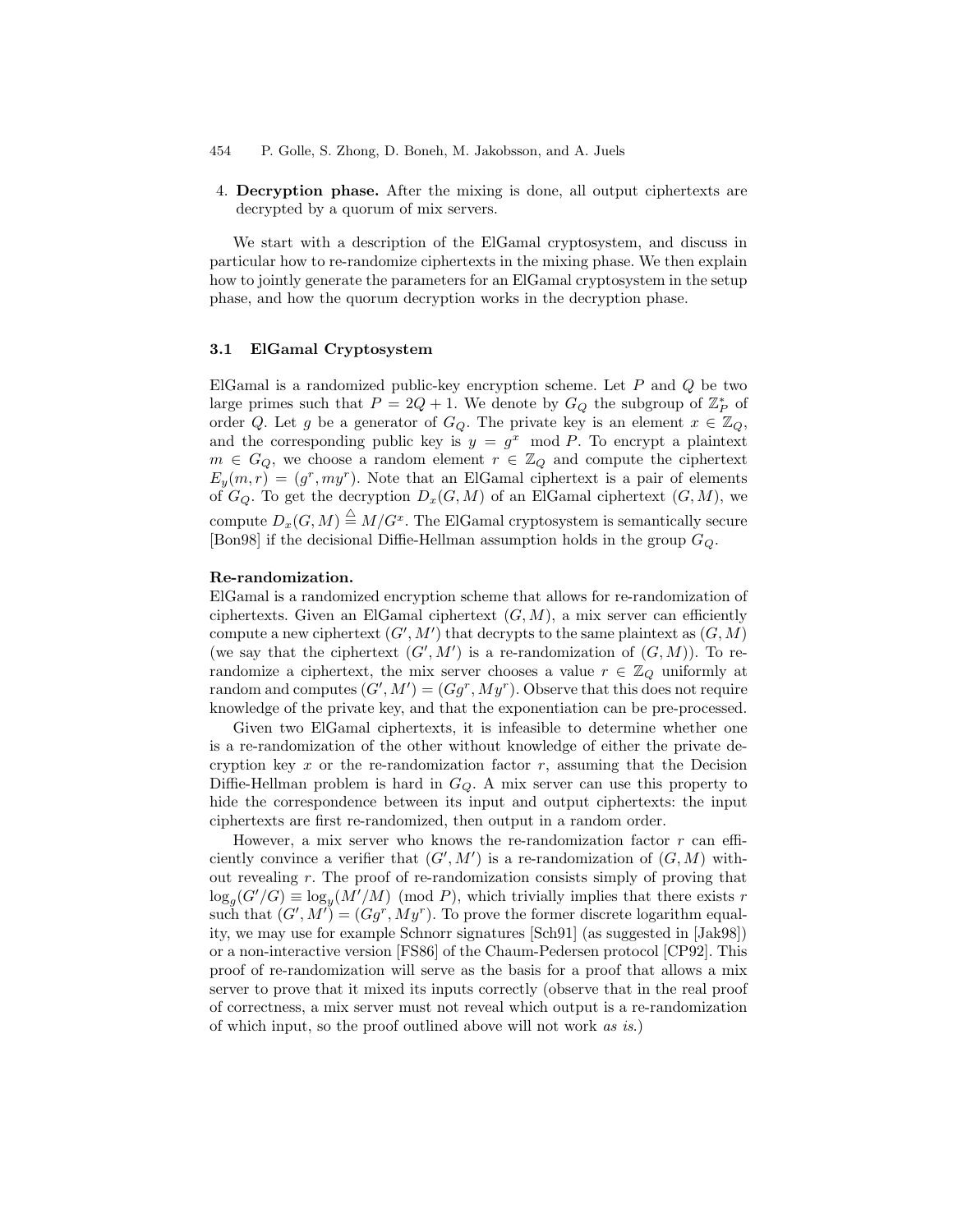#### 3.2 Distributed ElGamal

In the setup phase, the mix servers jointly generate the parameters  $(P, Q, q, x, y)$ of an ElGamal cryptosystem, in such a way that the private key  $x$  is distributed in a  $(n,t)$ -threshold verifiable secret sharing (VSS) scheme among all mix servers [Fel87]. To set up this VSS, a simple solution is to have a trusted "dealer" generate all the parameters and then distribute shares of the private key to the mix servers. (An alternative solution that does not require a trusted third party was proposed in [Ped91], but it was later found flawed by [GJK+99]. Note that the proved-correct protocol suggested in [GJK+99] is for a different VSS scheme.)

With the private key thus shared, it is known that any quorum of  $t$  mix servers can jointly decrypt the output ElGamal ciphertexts without explicitly reconstructing the private key  $x$ . A quorum  $T$  of  $t$  servers can decrypt a ciphertext  $(G, M)$  as follows:

$$
D_x(G, M) = \frac{M}{G^x} = \frac{M}{\prod_{j \in T} (G^{x_j})^{\prod_{l \in T, l \neq j} \frac{-l}{j-l}}}.
$$

Observe that this equation requires each server  $j \in T$  to raise G to the  $x_j$ -th power. Server j may prove that it has honestly computed  $S = G^{x_j}$  with the following proof of discrete logarithm equality:  $\log_G S \equiv \log_q y_j (= x_j \pmod{P}$ .

# 4 Mix Net Design

Our new mix net mixes ciphertexts like an ElGamal re-encryption mix. The novelty lies first in a highly efficient method for proving that the mixing was done correctly, and second in a method for falling back on a more heavyweight mix if cheating by a server is detected. We start with a high-level description of these two building blocks.

Each input ciphertext submitted to our mix net is required to be the encryption of a plaintext that includes a cryptographic checksum. To verify that a mix server operated correctly, we ask for a proof that the product of the plaintexts corresponding to the input ciphertexts equals the product of the plaintexts corresponding to the output ciphertexts. As we shall show, such proofs can be produced and verified highly efficiently without knowledge of the plaintexts. We call this proof a proof-of-product (POP) with checksum.

This proof however does not detect all types of cheating. Rather, it guarantees that if the mix server did not mix correctly, it had to introduce in the output at least one new ciphertext that corresponds to a plaintext with an invalid checksum. When outputs are decrypted, invalid checksums are traced to one of two sources: either an input that was originally submitted to the mix network with an invalid checksum, or a cheating mix server. The difficulty of this approach lies in the fact that since invalid checksums can only be traced at decryption time, cheating may not be detected until after the harm is done. In effect, a cheating server may be able to match inputs to outputs before cheating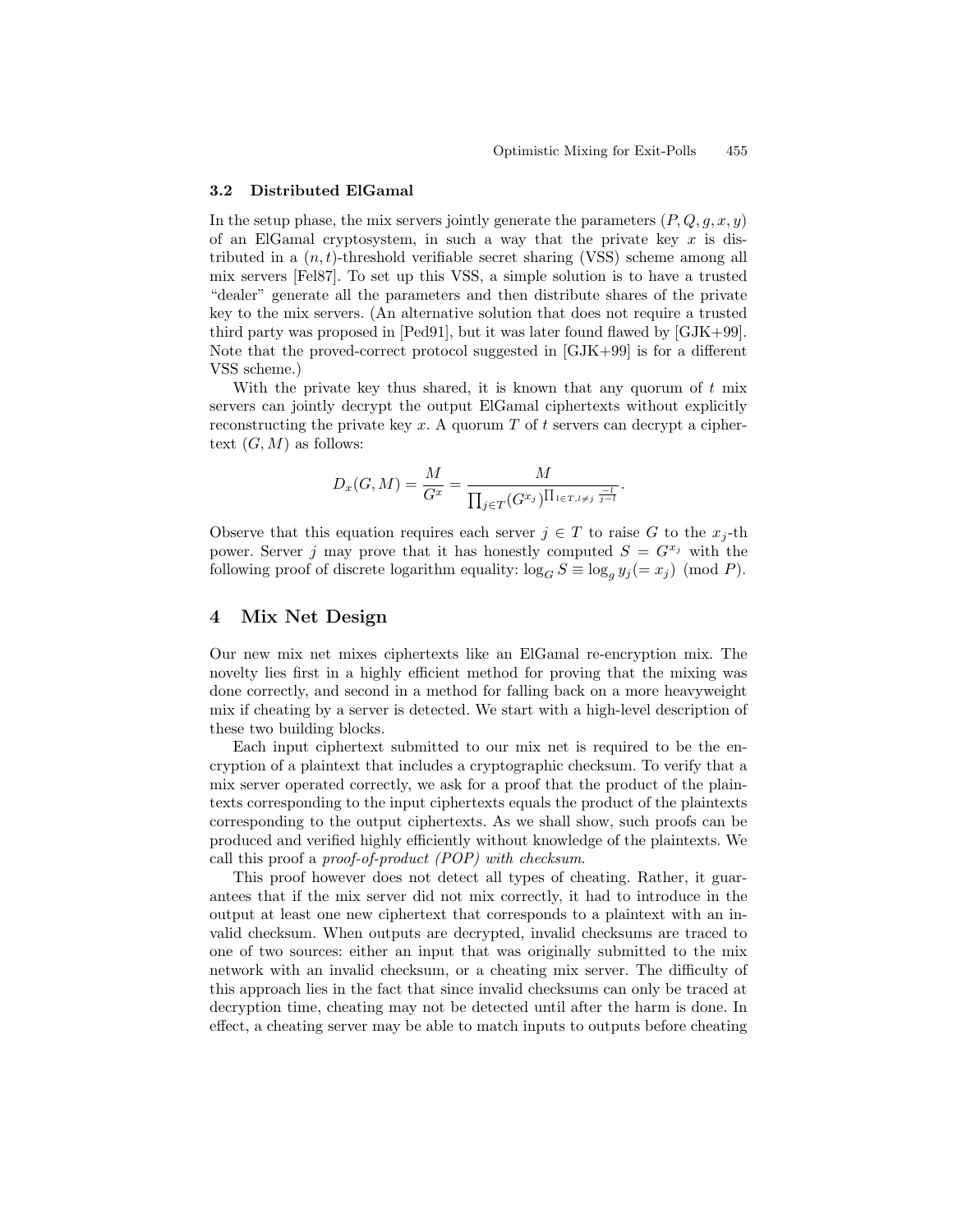gets detected in the verification step. If we were to use this mix just like that, nothing could be done after a server has cheated to restore the privacy of those users whose inputs have already been traced. In particular, a second round of mixing wouldn't help.

To address this difficulty, we introduce the second main contribution of this paper, which may be of interest on its own. Our approach is to encrypt users' inputs twice (a technique we call double enveloping). In the verification step outlined above, the output ciphertexts are first decrypted only once. If the verification succeeds and no servers are found to have cheated, the output ciphertexts are decrypted one more time and yield the plaintext. If on the other hand one or several servers are found to have cheated, the output ciphertexts are not decrypted further. Instead, they become the input to a different (slower) mix network such as [Nef01] and are mixed a second time before being finally decrypted. This second round of mixing ensures that the privacy of users can not be compromised. A cheating server in the first round of mixing may learn at most the relationship between a double-encrypted ciphertext and a single-encrypted ciphertext, which does not help to find the corresponding plaintext after the second round of mixing.

In the rest of this section, we describe these two building blocks in greater detail.

#### 4.1 Proof of product with checksum.

Consider a mix server who receives as inputs n ElGamal ciphertexts  $(G_i, M_i)$ , and outputs a permuted re-randomization of these, namely a permutation of the list of  $(G'_i, M'_i) = (G_i g^{r_i}, M_i y^{r_i})$ . Our key idea is to let the mix server prove that its operations are product preserving, i.e. that the product of the plaintexts corresponding to the input ciphertexts  $(G_i, M_i)$  equals the product of the plaintexts corresponding to the output ciphertexts  $(G'_i, M'_i)$ . The following property of the ElGamal encryption scheme makes this possible:

**Proposition 1.** (Multiplicative homomorphism of ElGamal) Let  $(G_1, M_1)$  and  $(G_2, M_2)$  be ElGamal encryptions of plaintexts  $P_1$  and  $P_2$ . Then  $(G_1G_2, M_1M_2)$ is an ElGamal encryption of the product  $P_1P_2$ . We call  $(G_1G_2, M_1M_2)$  the "product" of  $(G_1, M_1)$  and  $(G_2, M_2)$ .

Proposition 1 shows that any verifier can compute an ElGamal encryption  $(G, M)$  of  $\prod m_i$ , and an ElGamal encryption  $(G', M')$  of  $\prod m'_i$ , where  $m_i$  (resp.  $m'_i$ ) is the plaintext corresponding to  $(G_i, M_i)$  (resp.,  $(G'_i, M'_i)$ ). To prove that its operations are product preserving, the mix server need only prove that  $\log_g(G'/G) = \log_g(M'/M)$ . As we saw in section 3.1, this implies that  $\prod m_i = \prod m'_i.$ 

#### The need for a checksum.

The product equality  $\prod m_i = \prod m'_i$  clearly does not imply that the sets  $\{m_i\}_{i=1}^n$ and  $\{m_i'\}_{i=1}^n$  are equal. In other words, the property of being product-preserving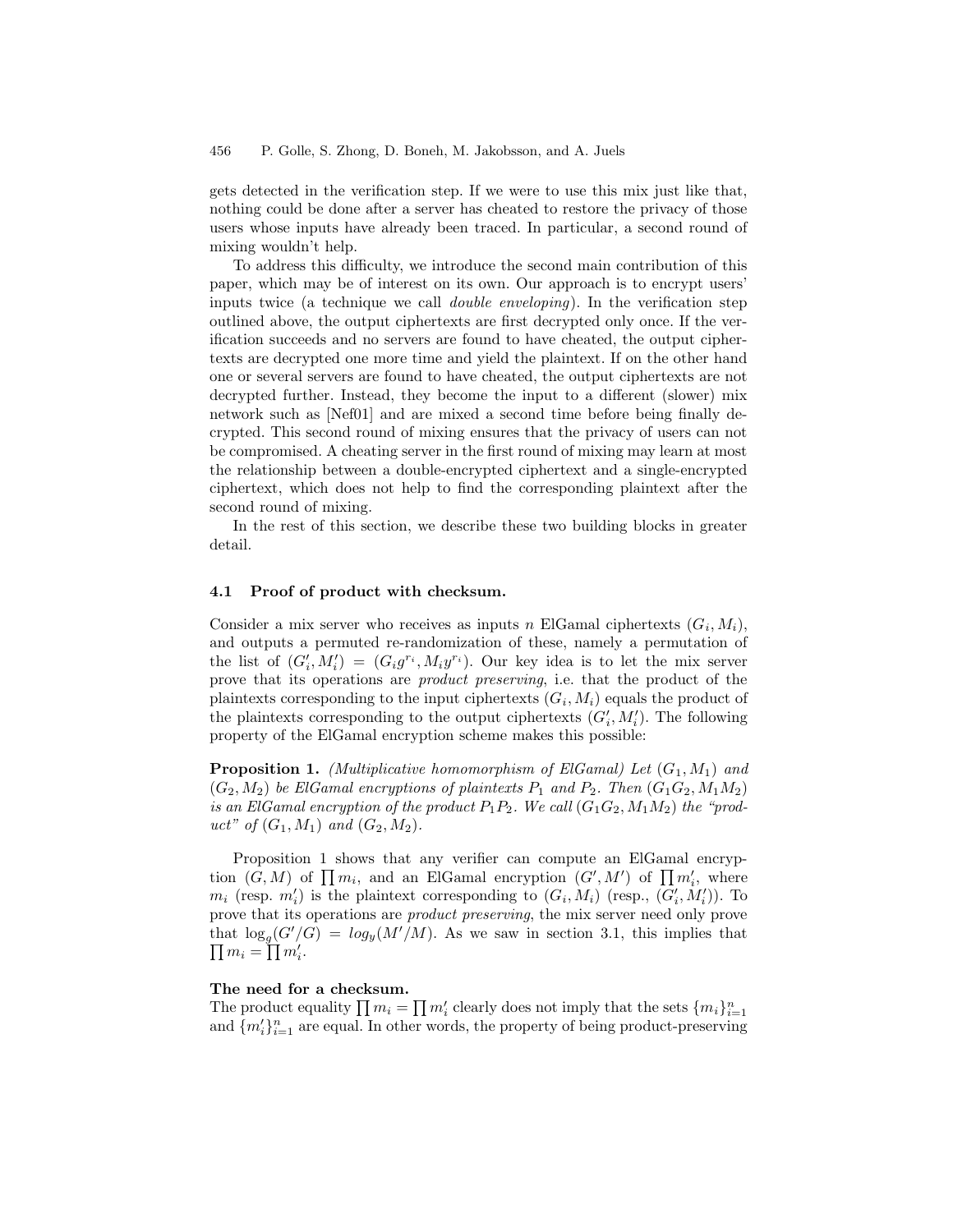does not by itself guarantee that a mix net operates correctly. Our approach is to restrict the plaintexts  $m_i$  (and therefore also  $m'_i$ ) to a particular format, in such a way that it becomes infeasible for a dishonest mix server to find a set  ${m'_i} \neq {m_i}$  such that  $\prod m_i = \prod m'_i$  and all the elements  $m'_i$  are of the required format. We propose to define this special format by adding a cryptographic checksum to the plaintext, drawing on the techniques of [JJ01]. This is done as follows.

Users format their inputs to the mix net as an ElGamal encryption of a plaintext m and an ElGamal encryption of  $h(m)$ , where  $h: \{0,1\}^* \to G_Q$  is a cryptographic hash function (in the proof of security, we model  $h$  has a random oracle [BR93]):

$$
\bigg(E_y(m,r),E_y(h(m),r')\bigg)
$$

Each input to the mix now consists of a pair of ElGamal ciphertexts. The mix re-randomizes separately each of the two ElGamal ciphertexts in every pair, then outputs all the pairs in a random order. The mix must then prove that the products of the plaintexts corresponding to the first element in the pair are the same in the input and the output  $(\prod m_i = \prod m'_i)$  and also that the products of the plaintexts corresponding to the second element in the pair are the same in the input and the output  $(\prod h(m_i) = \prod h(m'_i))$ . As we shall prove in section 6, these two proofs together guarantee the set equality  $\{m_i\} = \{m'_i\}.$ 

#### 4.2 Double Enveloping

As we have already pointed out, a mix whose correctness was enforced only by a proof-of-product with redundancy may not detect server cheating until after the harm is done. To illustrate how users' privacy may be compromised even if all cheating servers are disqualified, we offer the following example. Assume that the first mix server is corrupt and that the input submitted by user  $i$  is  $(E_y(m_i, r_i), E_y(h(m_i), r'_i))$ . The corrupt first server can replace the input of user 1 by  $(E_y(m_1, r_1)E_y(m_2, r_2), E_y(h(m_1), r'_1)E_y(h(m_2), r'_2))$  (recall the definition of the product of ElGamal ciphertexts in Section 4.1), and replace the input of user 2 by (1, 1, 1, 1). Such cheating will only be detected after the decryption phase. Even if the cheating server were to be disqualified and the mixing protocol restarted, the cheating server would still be able to distinguish the plaintexts submitted by users 1 and 2 from other users' plaintexts, by comparing the output of the restarted protocol with that of the first execution.

To defend against this attack, we add a second layer of encryption to the plaintext m of a user. A user whose plaintext input is m is required to submit the following triple of ciphertexts to the mix:

$$
(E_y(G, r), E_y(M, r'), E_y(h(G, M), r'')),
$$

where  $(G, M) = (g^{\hat{r}}, my^{\hat{r}})$ , and as before  $h: \{0, 1\}^* \to G_Q$  is a cryptographic hash function.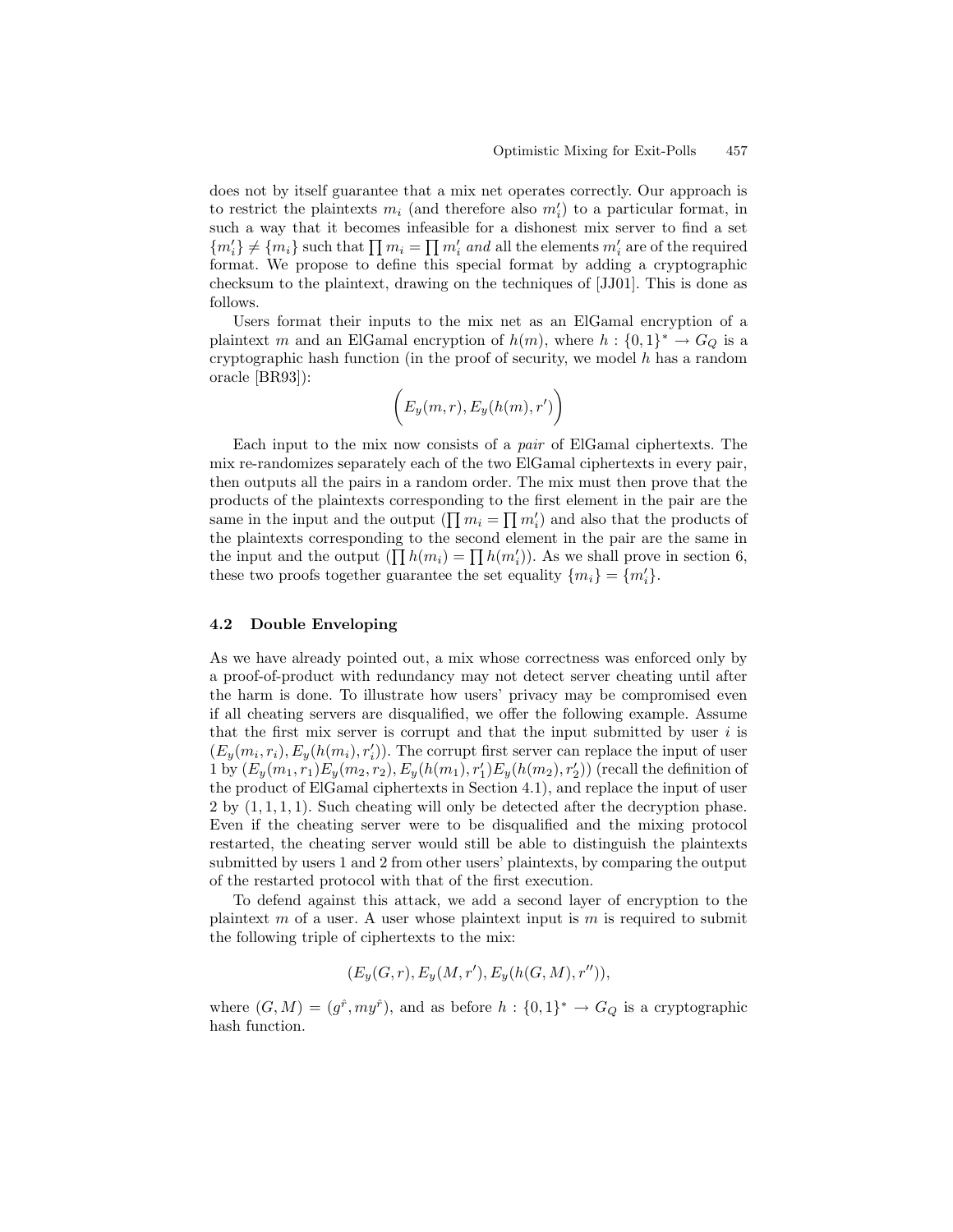458 P. Golle, S. Zhong, D. Boneh, M. Jakobsson, and A. Juels

Thus  $(G, M)$  replaces m in the description of POP-with-checksum above. (Other double enveloping designs resulting in the same functional structure are possible. We choose this one for concreteness.) If cheating is caused by a corrupt server, we can re-randomize all the inner-layer encryptions and their order with a standard ElGamal-based re-randomization mix net, before they are finally decrypted to plaintexts. Although the adversary might be able to link some inner-layer encryptions to the input ciphertexts, he cannot link the final output plaintexts to them.

### 5 Exit-Poll Mix Net

Assumptions. We assume that there exists a bulletin board, which is accessible to the public, and is authenticated, tamper-proof, and resistant to denial-ofservice attacks. All messages and proofs are posted on this bulletin board.

**Setup.** The mix servers jointly generate parameters  $(P, Q, g, x, y)$  for an ElGamal cryptosystem  $E$ . The public parameters are made public, while the private key x is shared among the mix servers in a  $(t, n)$ -threshold VSS scheme. Users are required to submit their input  $m_i$  to the mix net formatted as follows:

- 1. The user encrypts the input  $m_i$  to produce  $E_y(m_i) = (G_i, M_i)$ .
- 2. The user computes  $H_i = h(E_u(m_i))$ . As explained earlier, we model h as a random oracle in the proof of security. In practice, a publicly available hash function such as MD5 [Riv92] or SHA-1 [N95] should be used.
- 3. The user submits the triple  $E_y(G_i), E_y(M_i), E_y(H_i)$ . The mix servers check that every component belongs to  $G_Q$ , and that this input has not already been submitted. If any component is not in  $G_Q$ , the user is disqualified and the triple is discarded. If the same input has already been submitted by another user, the duplicate submission is discarded.
- 4. The user proves his knowledge<sup>6</sup> of  $G_i, M_i, H_i$ . This is important to prevent a user from re-encrypting and re-posting another user's input. This proof of knowledge should be bound to a unique mix-session identifier to achieve security across multiple invocations of the mix. Any user who fails to give the proof is disqualified, and the corresponding input is discarded.
- 5. We note that dishonest users may submit inputs that are not properly formatted, in the sense that the equality  $H_i = h(E_i(m_i))$  does not hold. We stress that such improperly formatted inputs can not force our mix net to default to the slower back-up mixing. The only event that can trigger a default to the back-up mixing is cheating by one of the mix servers.

First stage: re-randomization and mixing. This step proceeds as in all re-randomization mix nets based on ElGamal. One by one, the mix servers rerandomize all the inputs and their order. (Note that the components of triples

<sup>6</sup> We note that for reasons of efficiency, it suffices that he proves knowledge of one of these components, and make the proof relative to the other two. This can be done (as is standard) by letting the latter two be part of the input to the random oracle that sets the challenge for the proof.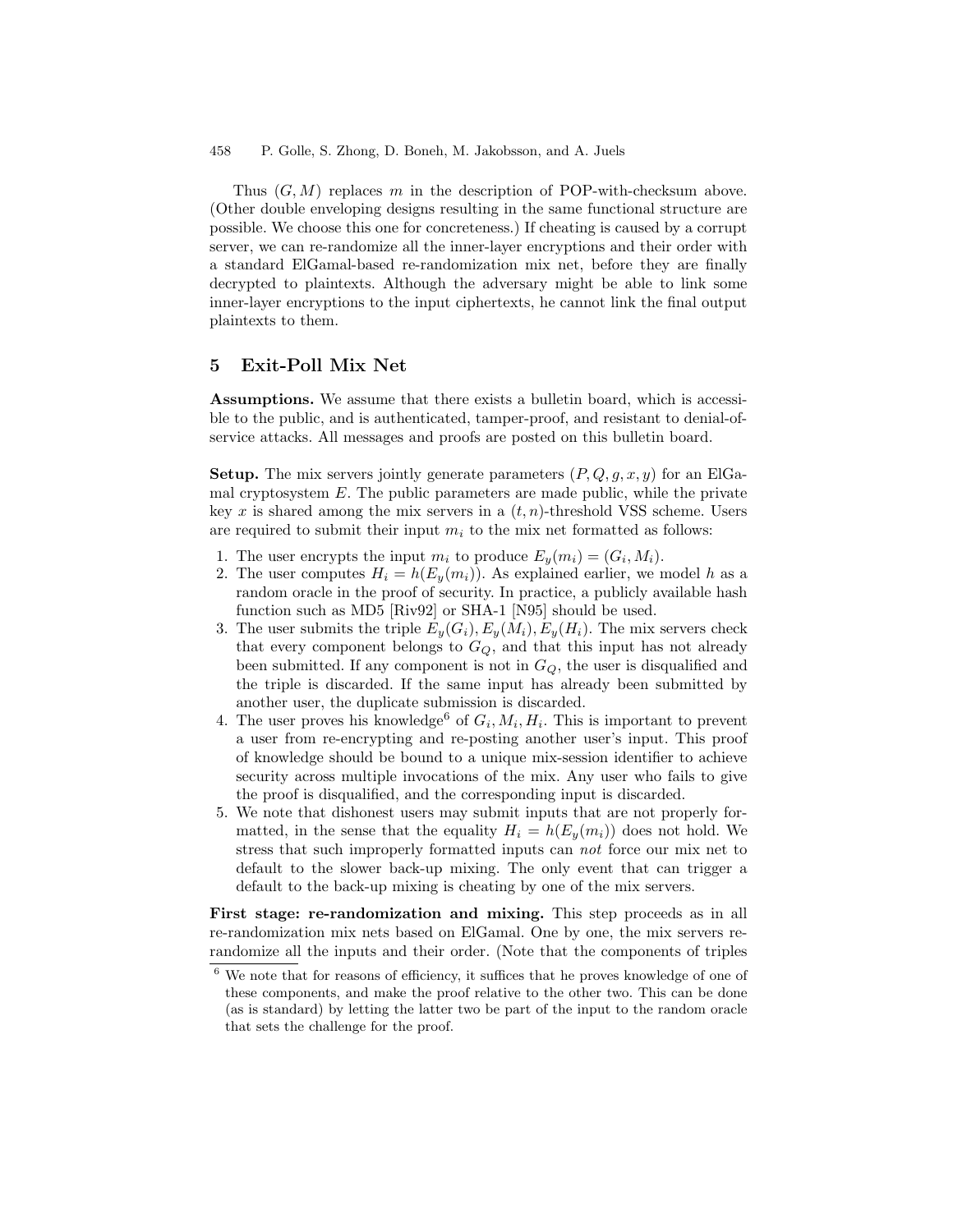are not separated from each other during the re-randomization.) In addition, each mix net must give a proof that the product of the plaintexts of all its inputs equals the product of the plaintexts of all its outputs.

- 1. Each mix server reads from the bulletin board the list of triples corresponding to re-encryptions of  $E_y(G_i), E_y(M_i), E_y(H_i)$  output by the previous mix server:  $\{(g^{r_i}, a_i \cdot y^{r_i}), (g^{s_i}, b_i \cdot y^{s_i}), (g^{t_i}, c_i \cdot y^{t_i})\}_{i=1}^N$ . (Note that even if some servers have cheated, the ciphertexts can still be formatted like that, provided that every component belongs to  $G_Q$ .)
- 2. The mix server re-randomizes the order of these triples according to a secret and random permutation. Note that it is the order of triples that is rerandomized, and that the three components  $E_y(G_i)$ ,  $E_y(M_i)$  and  $E_y(H_i)$ that make up each triple remain in order.
- 3. The mix server then re-randomizes each component of each triple independently, and outputs the results:  $\{(g^{r'_i}, a'_i \cdot y^{r'_i}), (g^{s'_i}, b'_i \cdot y^{s'_i}), (g^{t'_i}, c'_i \cdot y^{t'_i})\}_{i=1}^N$ .
- 4. The mix server proves that  $\prod a_i = \prod a'_i$  and  $\prod b_i = \prod b'_i$  and  $\prod c_i = \prod c'_i$ .

### Second stage: decryption of the inputs.

- 1. A quorum of mix servers jointly decrypt each triple of ciphertexts to produce the values  $G_i$ ,  $M_i$  and  $H_i$ , using the technique we reviewed in Section 3.2.
- 2. All triples for which  $H_i = h(G_i, M_i)$  are called *valid*.
- 3. Invalid triples are investigated according to the procedure described below. If the investigation proves that all invalid triples are benign (only users cheated), we proceed to step 4. Otherwise, the decryption is aborted and we continue with the back-up mixing.
- 4. A quorum of mix servers jointly decrypts the ciphertexts  $(G_i, M_i)$  for all valid triples. This successfully concludes the mixing. The final output is defined as the set of plaintexts corresponding to valid triples.

Special step: investigation of invalid triples. The investigation proceeds as follows. The mix servers must reveal the path of each invalid triple through the various permutations. For each invalid triple, starting from the last server, each server reveals which of its inputs corresponds to this triple, and how it re-randomized this triple. The cost of checking the path of an invalid triple is three exponentiations per mix server (the same cost as that incurred to run one input through the mix net). One of two things may happen:

- Benign case (only users cheated): if the mix servers successfully produce all such paths, the invalid triples are known to have been submitted by users. The decryption is resumed after the incorrect elements have been removed.
- Serious case (one or more servers cheated): if one or more mix servers fail to recreate the paths of invalid triples, these mix servers are accused of cheating and replaced, and our mix terminates without producing an output. In this case, the inputs are handed over to the back-up mixing procedure described next.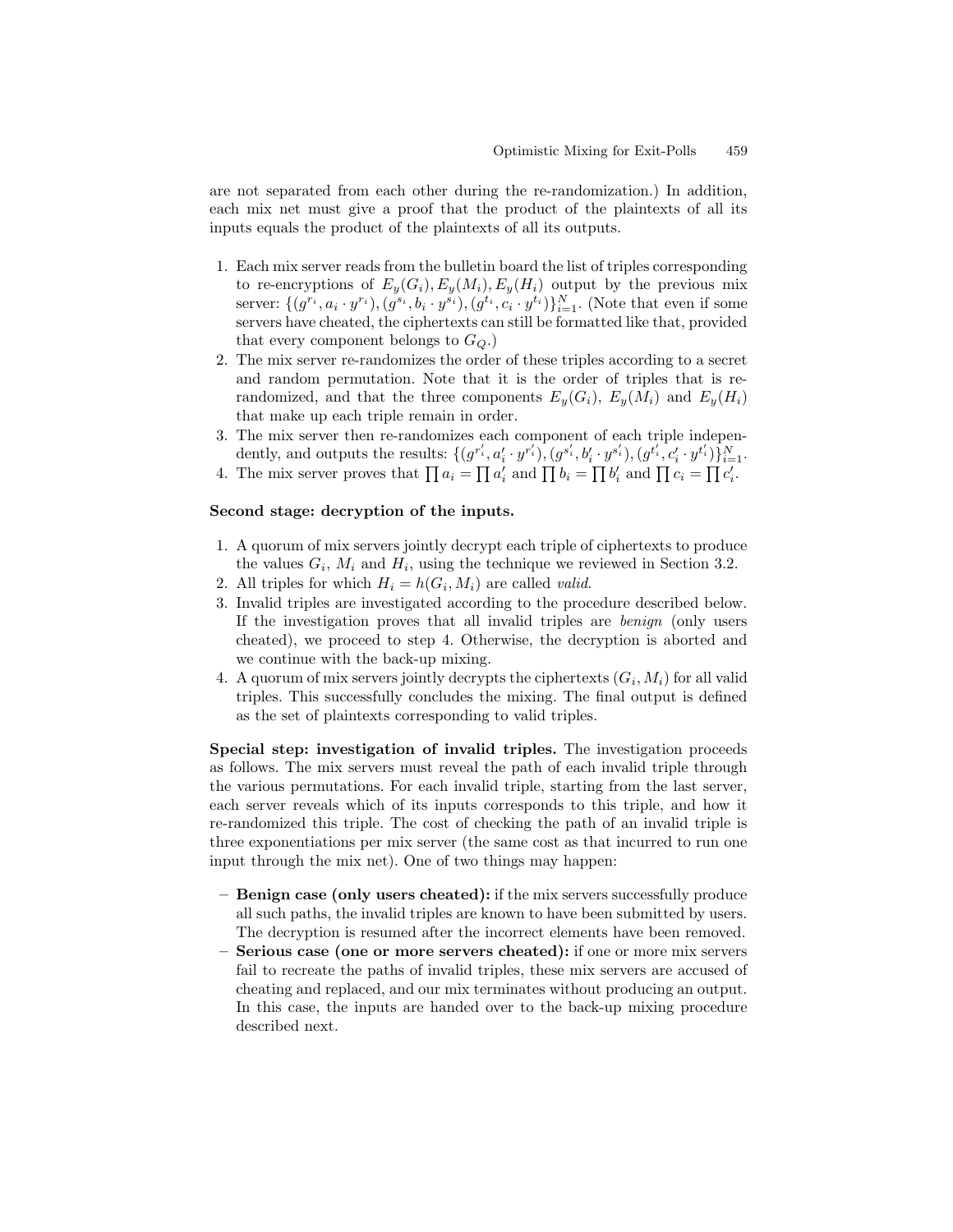460 P. Golle, S. Zhong, D. Boneh, M. Jakobsson, and A. Juels

Note that when the mix servers investigate an invalid triple we assume implicitly that the successive permutations applied by mix servers define a unique path for each triple through the mix net. This is not strictly true if two or more triples encode the same inner-layer ciphertext. Indeed if two triples correspond to different outer-layer encryptions of the same inner-layer ciphertext, the (outerlayer) re-encryption of one can be passed off as a re-encryption of the other. In this case, the permutations do not strictly commit mix servers to a unique path for each triple. Observe however that this does not affect the investigation of invalid triples. A corrupt server may substitute one copy (i.e. outer-layer encoding) of an invalid triple for another, but must eventually account for all copies.

Back-up mixing. The outer-layer encryption of the inputs posted to the mix net is decrypted by a quorum of mix servers. The resulting set of inner-layer ciphertexts becomes the input to a standard re-encryption mix net based on ElGamal (using, for example, Neff's scheme described in [Nef01]). At the end of this second mixing, the ciphertexts are finally decrypted to plaintexts, which concludes the mixing.

## 6 Security Analysis

We start with a brief discussion of the efficiency of our scheme. The costs are as follows for a batch consisting of  $n$  inputs:

- Re-encryption and mixing: **linear** number of modular exponentiations  $(6n)$ .
- Proof of correct mixing: constant number of modular exponentiations (but number of modular multiplications linear in  $n$ ).
- Verification: constant number of modular exponentiations per server (but number of modular multiplications linear in  $n$ ). The cost is also linear in the number of servers.
- Decryption: linear number of modular exponentiations  $((5 + 10k)n$  for k servers).

This makes our mix not only twice as fast as the next fastest mix network [Nef01], but also the only mix (among mixes with standard security guarantees) for which the costs are incurred mostly in the re-encryption and decryption phases. This is important because these two phases (unlike the proof phase) can benefit from the significant speed-up techniques developed in [Jak99]. Using addition chains, we estimate that the cost of one exponentiation is roughly equivalent to 10 multiplications, with reasonably sized batches.

We now turn to proving that our mix network offers guarantees of correctness, verifiability and privacy.

Proposition 2. (Correctness) If all parties follow the protocol, the output of the mix net is a permuted decryption of the input.

Since the set of plaintexts is preserved in re-randomizations, this follows from the correctness of decryption.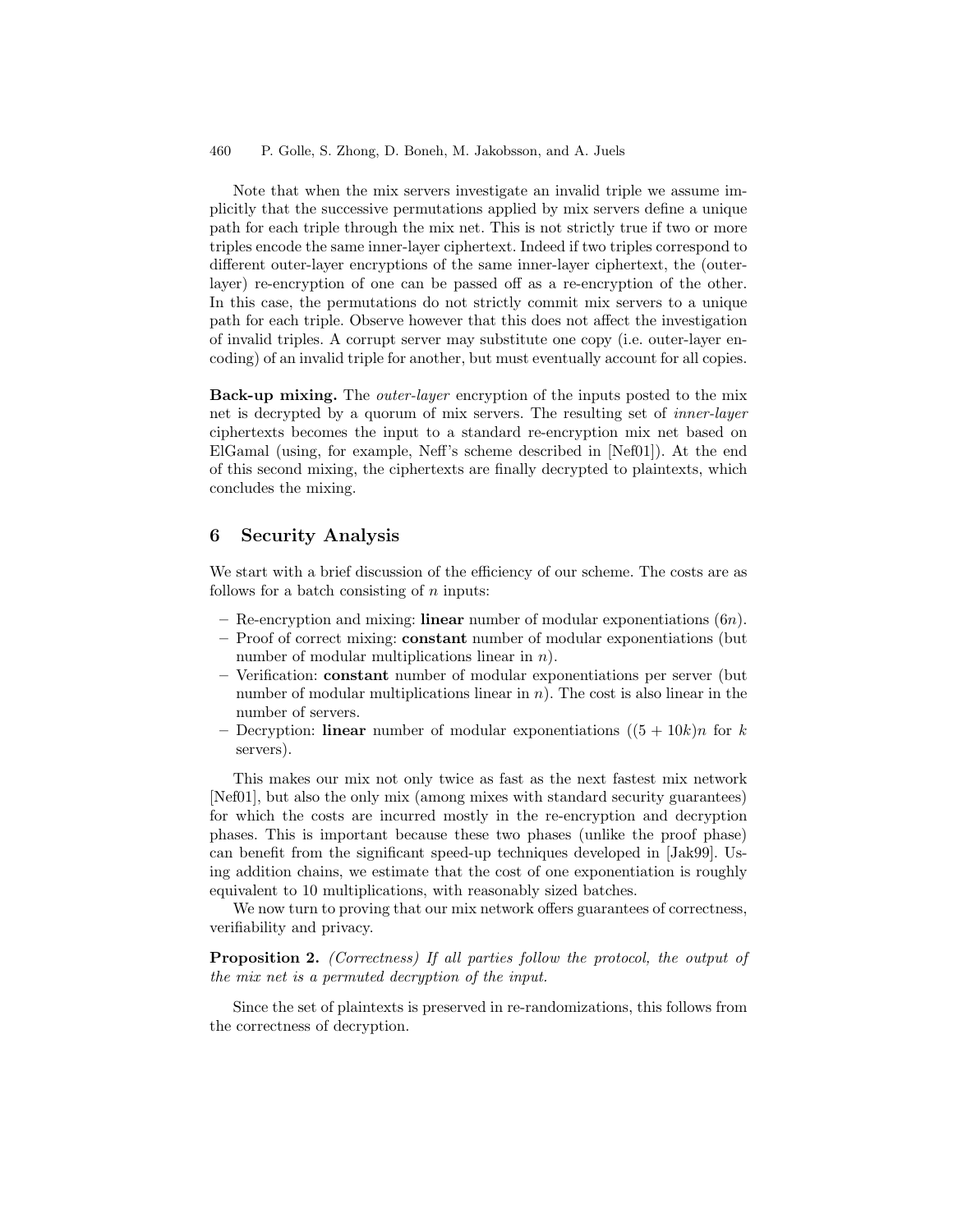The verifiability of our mix net is a restricted form of universal verifiability in the sense that only the operation of the mix net on *valid* inputs (*i.e.*, the inputs that are well-formed according to our protocol) are universally verifiable. We call this restricted form of verifiability "public verifiability".

**Definition 1.** (Public Verifiability) A mix net is publicly verifiable if there exists a polynomially bounded verifier that takes as input the transcript of the mixing posted on the bulletin board, outputs "valid" if the set of valid outputs is a permuted decryption of all valid inputs, and otherwise outputs "invalid" with overwhelming probability. Note that to prove public verifiability, we consider an adversary that can control all mix servers and all users.

**Proposition 3.** Our mix net is publicly verifiable if there exists a group  $G$  in which the discrete logarithm problem is hard.

Proof. The proof proceeds by contradiction. We assume that one or several mix servers cheat during the execution of a mixing protocol, yet manage to produce a transcript that fools an outside verifier into believing that the mixing was done correctly. We show how to use these cheating mix servers to compute discrete logarithms in the group  $G$ . Our proof is based on the following lemma:

**Lemma 1.** Let a and b be two elements of a group  $G$  of order  $|G|$ . For random values  $r_1, \ldots, r_N$  and  $s_1, \ldots, s_N$ , we compute the following group elements:  $h_i = a^{r_i}b^{s_i}$ . Consider an adversary who on inputs  $h_1, \ldots, h_N$  outputs integers  $e_1, \ldots, e_N$  such that  $\prod_{i=1}^N h_i^{e_i} = 1$  and at least one of the  $e_i$ 's is non-zero. With probability  $1-1/|G|$ , the knowledge of these  $e_i$ 's allows us to compute  $\log_a b$ .

*Proof.* If  $\sum_{i=1}^{N} s_i e_i \neq 0$ , then we can compute  $\log_a b = -\left(\sum_{i=1}^{N} r_i e_i\right) / \left(\sum_{i=1}^{N} s_i e_i\right)$ . It remains to prove that  $\sum_{i=1}^{N} s_i e_i \neq 0$  happens with probability  $1-1/|G|$ . Since the values  $r_i$ 's are random, the knowledge of the  $h_i$ 's yields no information to the adversary about the  $s_i$ 's. Indeed we have  $\log h_i = r_i + \log_a bs_i$ . Since the distribution of  $r_i$  is uniformly random, the distribution of  $s_i$  is also uniformly random given  $h_i$ . The probability that the vector  $E = (e_1, \ldots, e_N)$  chosen by the adversary is orthogonal to an unknown random  $S = (s_1, \ldots, s_N)$  is  $1-1/|G|$ .  $\Box$ 

Now let us turn to the proof of proposition 3. We denote the inputs to the mix network as

$$
(E_y(G_1,r_1),E_y(M_1,r'_1),E_y(H_1,r''_1)),\ldots,(E_y(G_N,r_N),E_y(M_N,r'_N),E_y(H_N,r''_N)),
$$

and denote the outputs of the mix network as

$$
(E_y(\overline{G_1}, \overline{r_1}), E_y(\overline{M_1}, \overline{r'_1}), E_y(\overline{H_1}, \overline{r''_1})), \ldots, (E_y(\overline{G_N}, \overline{r_N}), E_y(\overline{M_N}, \overline{r'_N}), E_y(\overline{H_N}, \overline{r''_N})).
$$

For cheating to escape detection, the equation

$$
\prod_i H_i = \prod_i \overline{H_i} \tag{1}
$$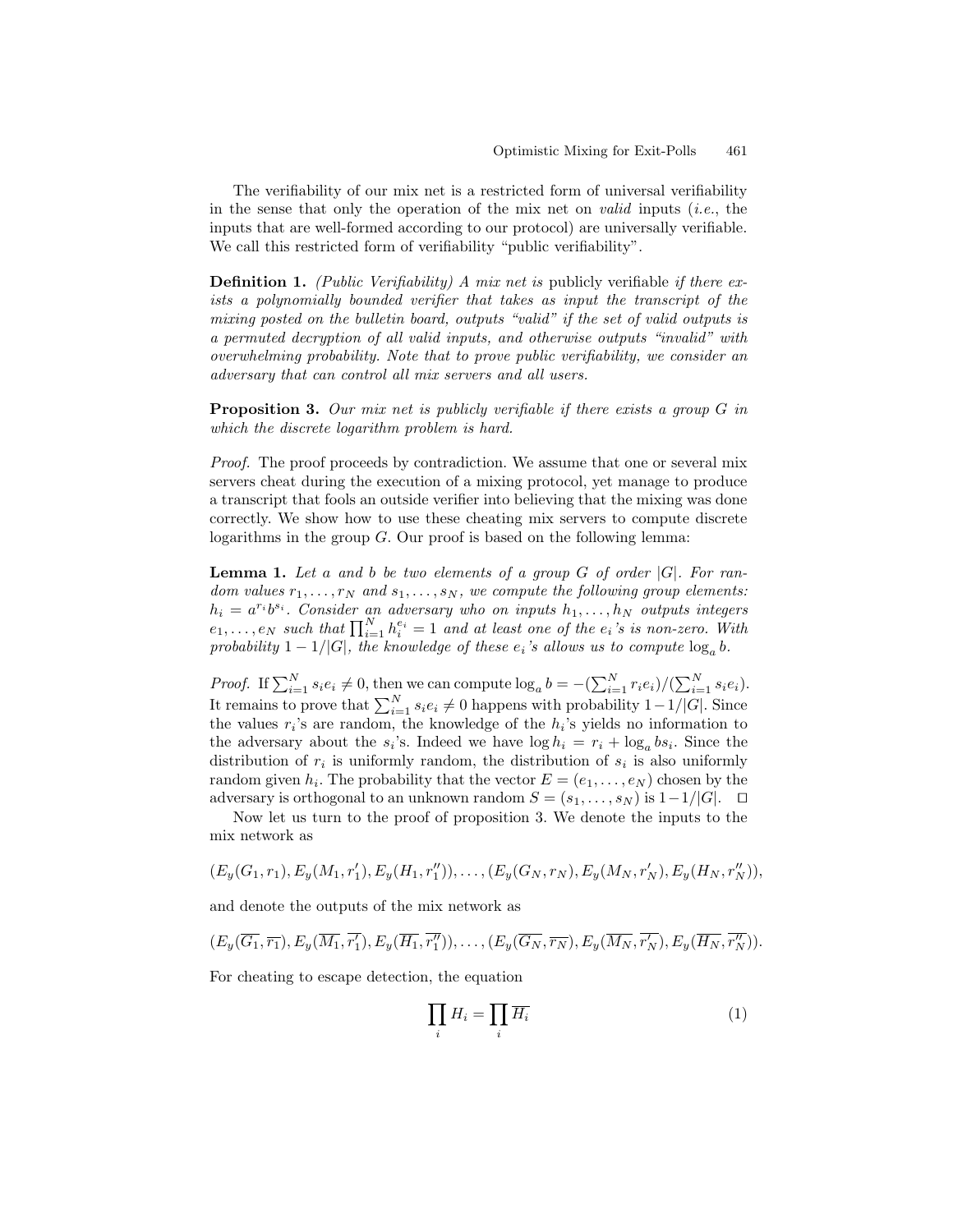must hold, and in addition we must have  $H_i = h(G_i, M_i)$  for all i. Furthermore, since we restrict the notion of universal verifiability to valid inputs, we have  $H_i = h(G_i, M_i)$  for all i. Equation 1 can therefore be rewritten:

$$
\prod_{i} h(G_i, M_i) = \prod_{i} h(\overline{G_i}, \overline{M_i}).
$$
\n(2)

Now recall that in our security proof, we model the hash function  $h$  as a random oracle. Each time a mix server queries  $h$  on a new input, we choose random values  $r_i$  and  $s_i$  and return  $a^{r_i}b^{s_i}$  (we answer queries on inputs that have already been queried consistently). Since the mix server cheated, equation 2 gives us a non-trivial product relationship of the type that allows us to compute discrete logarithms in the group  $G$  according to lemma 1, and this concludes the proof.  $\Box$ 

Our mix network offers the same guarantee of privacy as all mix networks based on ElGamal re-encryptions, e.g. [Nef01].

# 7 Conclusions

We constructed a verifiable mix network that is extremely fast in case none of the mix servers cheat. This enables election officials to quickly announce the results in the common case when all mix servers honestly follow the mixing protocol. In case one or more of the mix servers cheat, our system detects the cheating server or servers and then redoes the mixing using one of the standard (slower) mix systems [Nef01]. We emphasize that server cheating cannot compromise user privacy; it just causes the mixing process to run slower.

Our fast verifiable mixing is achieved by using the homomorphic property of ElGamal encryption to quickly test that the product of all plaintext inputs is equal to the product of all plaintext outputs. Clearly, this simple product test is insufficient for proving correct mixing. However, we are able to prove that by adding an appropriate checksum to all inputs this product test becomes sufficient. Furthermore, we use double enveloping to ensure user privacy in case one or more mix servers cheat. We hope that our approach can be used to speedup other secure distributed computations in case all participants honestly follow the protocol, without affecting security in case of cheating.

### References

- [Abe98] Universally verifiable mix-net with verification work independent of the number of mix-servers. In Proc. of Eurocrypt '98, pp. 437-447. Springer-Verlag, 1998. LNCS 1403.
- [Abe99] M. Abe. Mix-networks on permutation networks. In Proc. of Asiacrypt '99, pp. 258-273, 1999. LNCS 1716.
- [AH01] M. Abe and F. Hoshino. Remarks on mix-networks based on permutation networks. In Proc. of PKC'01.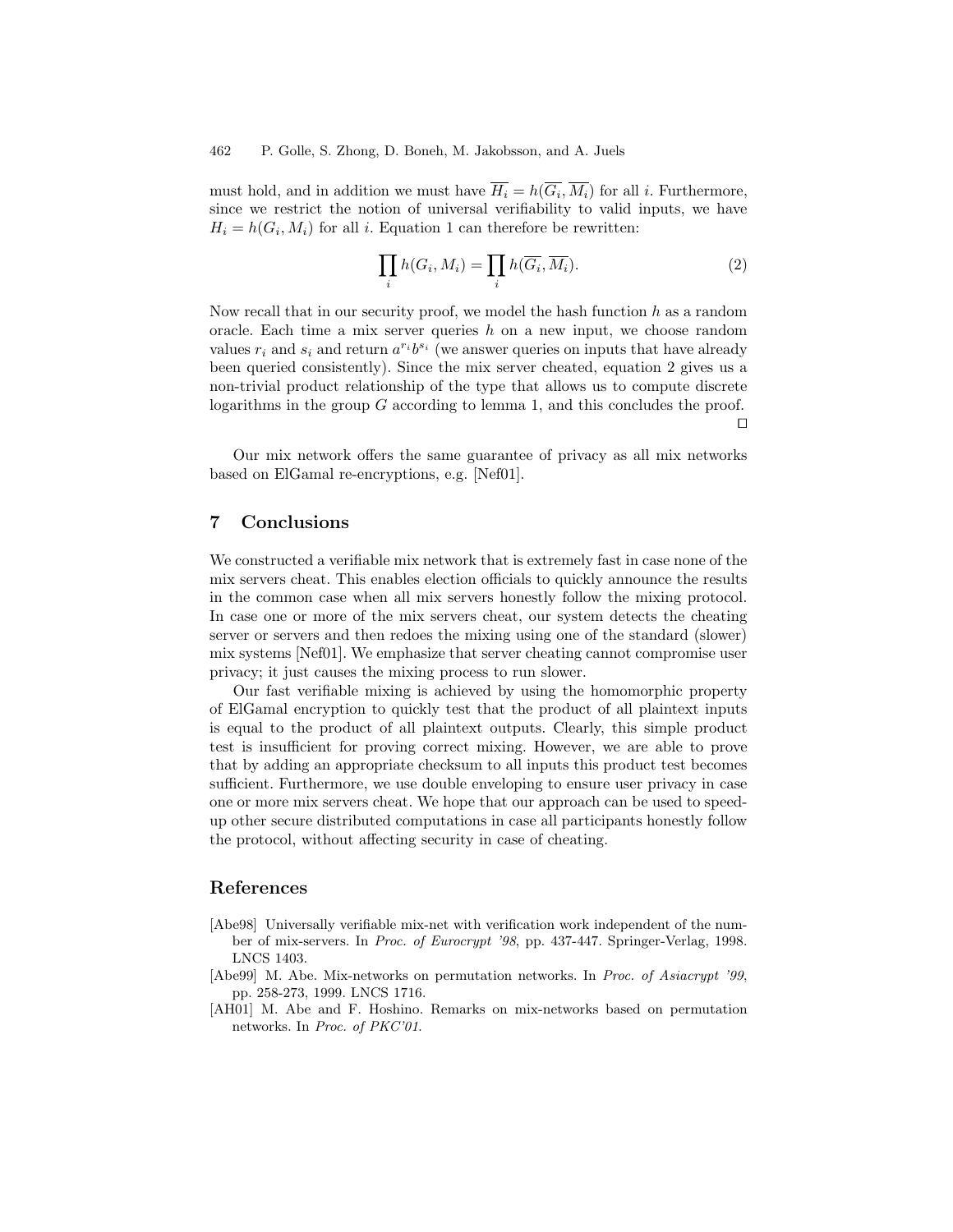- [Bon98] D. Boneh. The Decision Diffie-Hellman Problem. In ANTS-III, pp. 48-63, 1998. LNCS 1423.
- [BF97] D. Boneh and M. Franklin. Efficient generation of shared RSA keys. In Proc. of CRYPTO'97, pp. 425-439. LNCS 1294.
- [BR93] M. Bellare and P. Rogaway. Random oracles are practical: a paradigm for designing efficient protocols. In Proc. of CCS'93, pp. 62-73.
- [Cha80] D. Chaum. Untraceable electronic mail, return addresses, and digital pseudonyms. In Communications of the ACM, 24(2):84-88, 1981.
- [CP92] D. Chaum and T. Pedersen. Wallet databases with observers. In Proc. of Crypto'92, pp. 89-105. Springer-Verlag, 1993. LNCS 740.
- [DF89] Y. Desmedt and Y. Frankel. Threshold cryptosystems. In Proc. of Crypto'89, pp. 307-315. LNCS 435.
- [DK00] Y. Desmedt and K. Kurosawa. How to break a practical MIX and design a new one. In Proc. of Eurocrypt'2000, pp. 557-572. LNCS 1807.
- [Fel87] P. Feldman. A practical scheme for non-interactive verifiable secret sharing. In Proc. of the 28th IEEE Symposium on the Foundations of Computer Science, IEEE Press, 1987, pp. 427-437.
- [FMMOS02] J. Furukawa, H. Miyauchi, K. Mori, S. Obana, K. Sako. An implementation of a universally verifiable electronic voting scheme based on shuffling. In Pre-proceedings of Financial Crypto'02.
- [FS86] A. Fiat and A. Shamir. How to prove yourself: practical solutions to identification and signature problems. In Proc. of CRYPTO'86, 1987.
- [FS01] J. Furukawa and K. Sako. An efficient scheme for proving a shuffle. In Proc. of Crypto '01, pp. 368-387. Springer-Verlag, 2001. LNCS 2139.
- [GGMM97] E. Gabber, P. Gibbons, Y. Matias and A. Mayer. How to make personalized Web browsing simple, secure and anonymous. In Proc. of Financial Cryptography'97, pp. 17-31, 1997.
- [GJK+99] R. Gennaro, S. Jarecki and H. Krawczyk and T. Rabin, Secure Distributed Key Generation for Discrete-Log Based Cryptosystems, In Proc. of Eurocrypt '99, pp. 295-310, 1999. LNCS 1592.
- [GRR98] R. Gennaro, M. Rabin and T. Rabin. Simplified VSS and fast-track multiparty computations with applications to threshold cryptography. In Proc. ACM PODC'98, pp. 101-111.
- [HS00] M. Hirt and K. Sako. Efficient receipt-free voting based on homomorphic encryption. In Proc. of Eurocrypt'00, pp. 539-556. Springer-Verlag, 2000. LNCS 1807.
- [Jak98] M. Jakobsson. A practical mix. In Proc. of Eurocrypt '98, pp. 448-461. Springer-Verlag, 1998. LNCS 1403.
- [JM98] M. Jakobsson and D. M'Raïhi. Mix-based electronic payments. In Proc. of SAC'98, pp. 157-173. Springer-Verlag, 1998. LNCS 1556.
- [Jak99] M. Jakobsson. Flash mixing. In Proc. of PODC '99, pp. 83-89. ACM, 1999.
- [JJ99] M. Jakobsson and A. Juels. Millimix: mixing in small batches. DIMACS Technical Report 99-33.
- [JJ01] M. Jakobsson and A. Juels. An optimally robust hybrid mix network. In Proc. of PODC'01, pp. 284-292. ACM Press. 2001.
- [JJR02] M. Jakobsson, A. Juels and R. Rivest. Making mix nets robust for electronic voting by randomized partial checking. To be presented at USENIX'02.
- [KY02] A. Kiayias and M. Yung. Self-tallying elections and perfect ballot secrecy. In Proc. of PKC'02, pp. 141-158. LNCS 2274.
- [MK00] M. Mitomo and K. Kurosawa. Attack for flash mix. In *Proc. of Asiacrypt'00*, pp. 192-204. LNCS 1976.